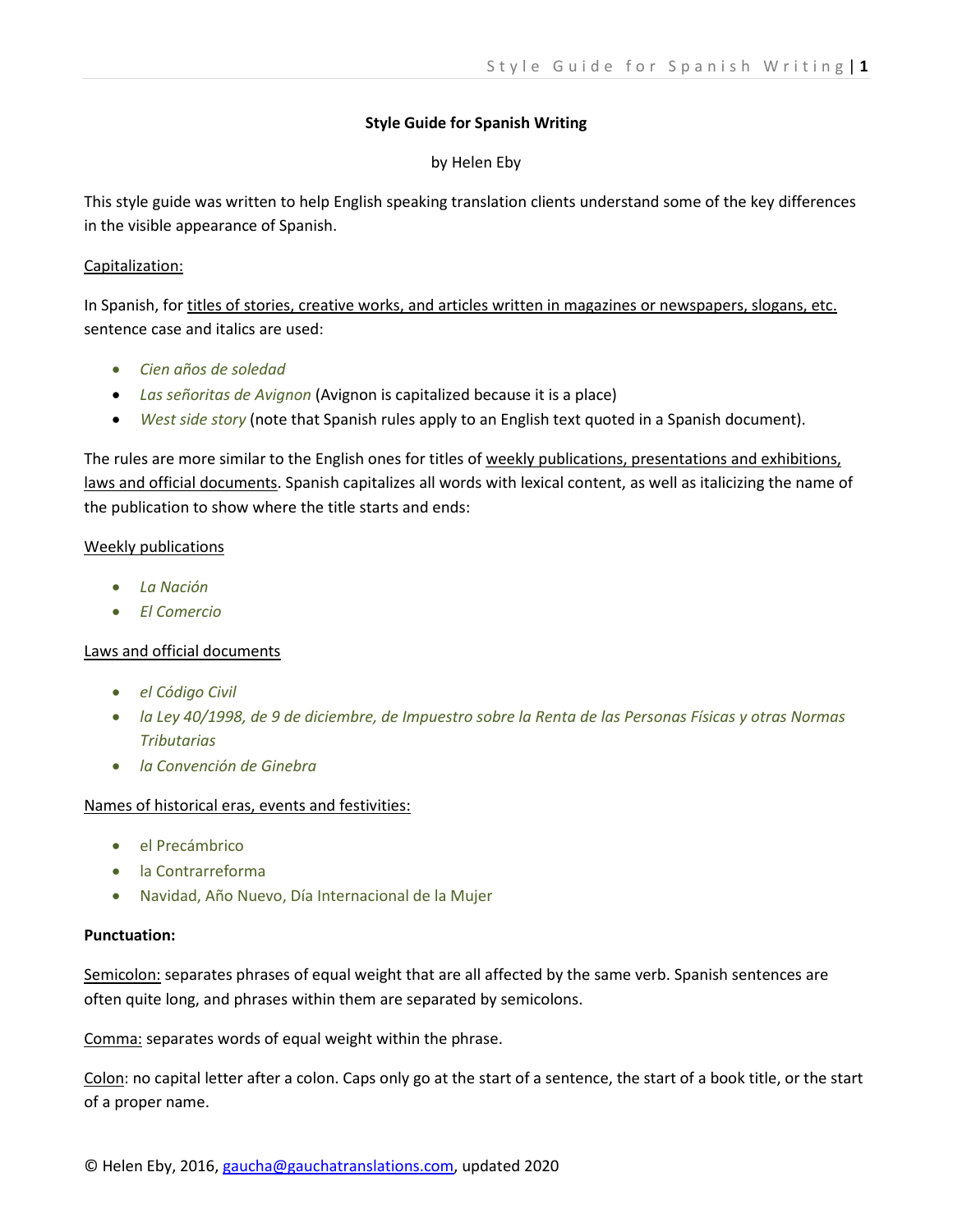Traiga lo siguiente a la escuela: compás, transportador, lápiz, papel.

In this case no caps follow the colon since it is only a list of items to take to school.

However, note the following exceptions:

Cómo hacer puré: Hierva las papas, etc.

In the above case, using a capital letter after the colon is OK because a small sentence truly starts after the colon.

Muy señor mío: Le agradeceré...

After the colon that follows the greeting in a letter.

CERTIFICA: Que D. José Álvarez García ha seguido el Curso de Técnicas Audiovisuales...

After the colon that follows the main verb of an administrative legal document.

Pedro dijo: «No volveré hasta las nueve».

After the colon that introduces a citation or quotation.

Bulleted lists: treat the punctuation as if the items followed each other within a paragraph. In other words, each new item does NOT get a capital letter because it is on a new line. To make this point obvious, I used the same list as in the sentence above. In English, items in bulleted sentences are separated by semicolons, and in Spanish we can use commas.

Traiga lo siguiente a la escuela:

- compás,
- transportador,
- lápiz,
- y papel.

(Note that this list has commas, no capital letters, and ends in a period: it is a sentence graphically broken down into bullets to itemize the elements of the list.)

Simple quotes enclose meanings.

Quotation marks:

The period always goes outside of the quotation marks.

Me dijo: "Es una tontería".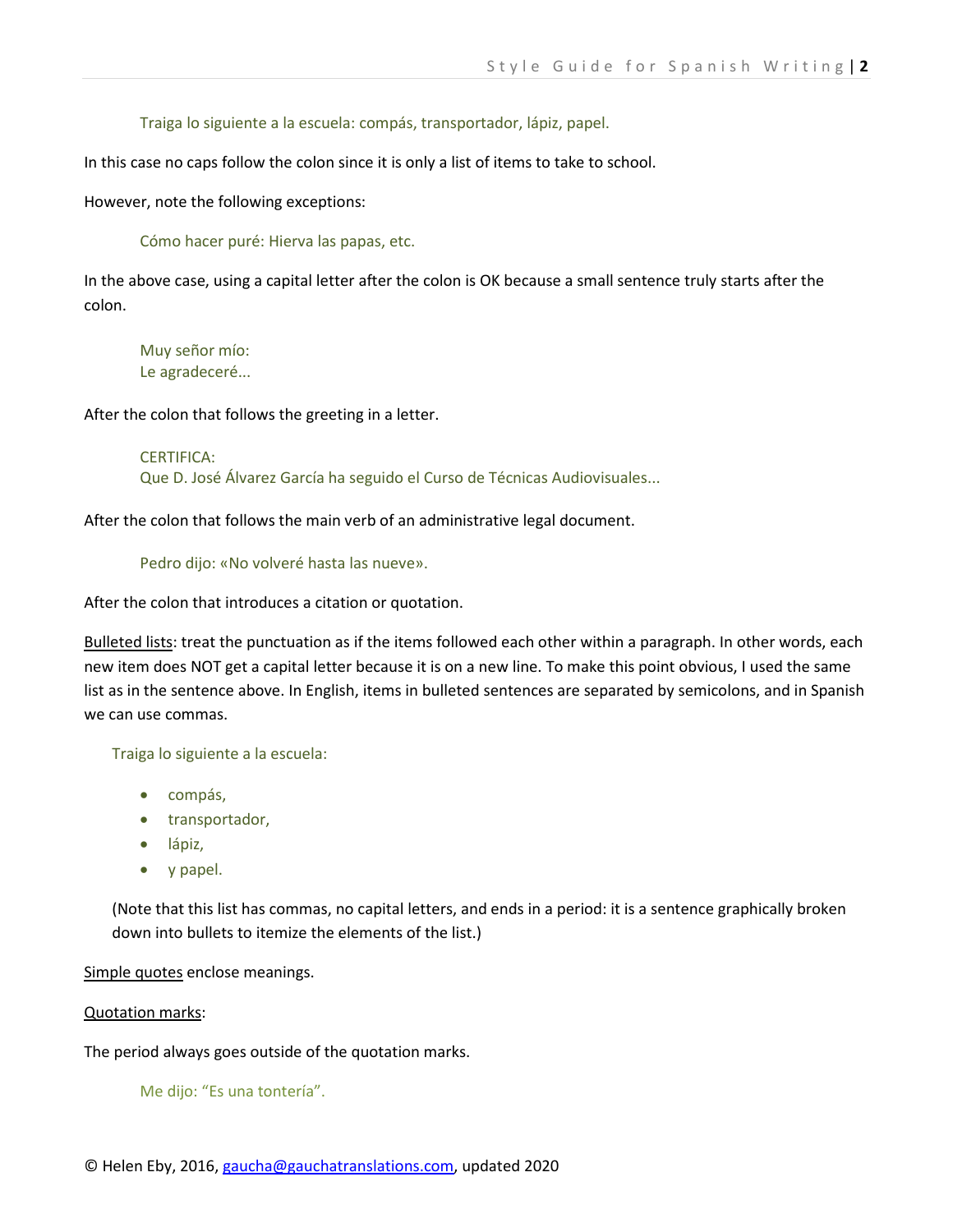Long parenthetical comments should be replaced by footnotes.

Numbered lists should always have Arabic numerals followed by a closing parenthesis, as shown below. Lowercase Roman numerals are not used, nor is the (1) format. Even inside a paragraph, these rules are followed.

1)

2)

A long dash can be used to enclose explanations -. In these cases, the long dash needs to be on both sides of what it encloses, even if the end is just before the period at the end of the sentence or the paragraph. In this case, it is "kissing" the enclosed comment and "keeping its distance" from the rest of the sentence with a space. However, such use is somewhat rare, and often writers use commas or parentheses instead.

- La editorial ha publicado este año varias obras del autor –todas ellas de su primera época–.
- Para él la fidelidad –cualidad que valoraba por encima de cualquier otra– era algo sagrado.

(Examples taken from *Ortografía de la lengua española*, published by Real Academia Española, p. 374)

"Siglas" (Acronyms) don't take periods (OTAN; ONU, EUA)

Acronyms are not pluralized in Spanish ("los CD", not "los CDs")

Translators should not create new acronyms, but use the official ones in Spanish (for example ONU for UN, SIDA for AIDS, etc.). If no official Spanish acronym exists, translators should use the acronym of the source text, spelling it out the first time, followed by (ABC, por sus siglas en inglés) or (ABC, American Broadcasting Company) and using it sparingly after that. Either format can be used as long as it is consistent. Note that in some cases, acronyms have been used as words often enough that they are commonly found in lowercase format, such as "sida", and in some cases only the first word is capitalized, as in Renfe. Readers should not have to go to the previous page to find the definition of the acronym. If it is used once per page, it should be spelled out or the name should be abbreviated using words, not the acronym.

tú (informal you) vs usted (formal you): In Spanish business communications (from memos to manuals) should always be in the "usted" form *unless* the client insists. Of course, when addressing young people, the "tú" form is appropriate.

Business letters signed with only a first name are not culturally acceptable in Spanish. When an English document is signed by "Joe", the Spanish should also give Joe's last name and say "Joe Brown, President".

Unit conversions: square feet, inches, pounds, etc., are not used in the Spanish speaking world. However, the units in the document should be those commonly used in the target country. The requester should specify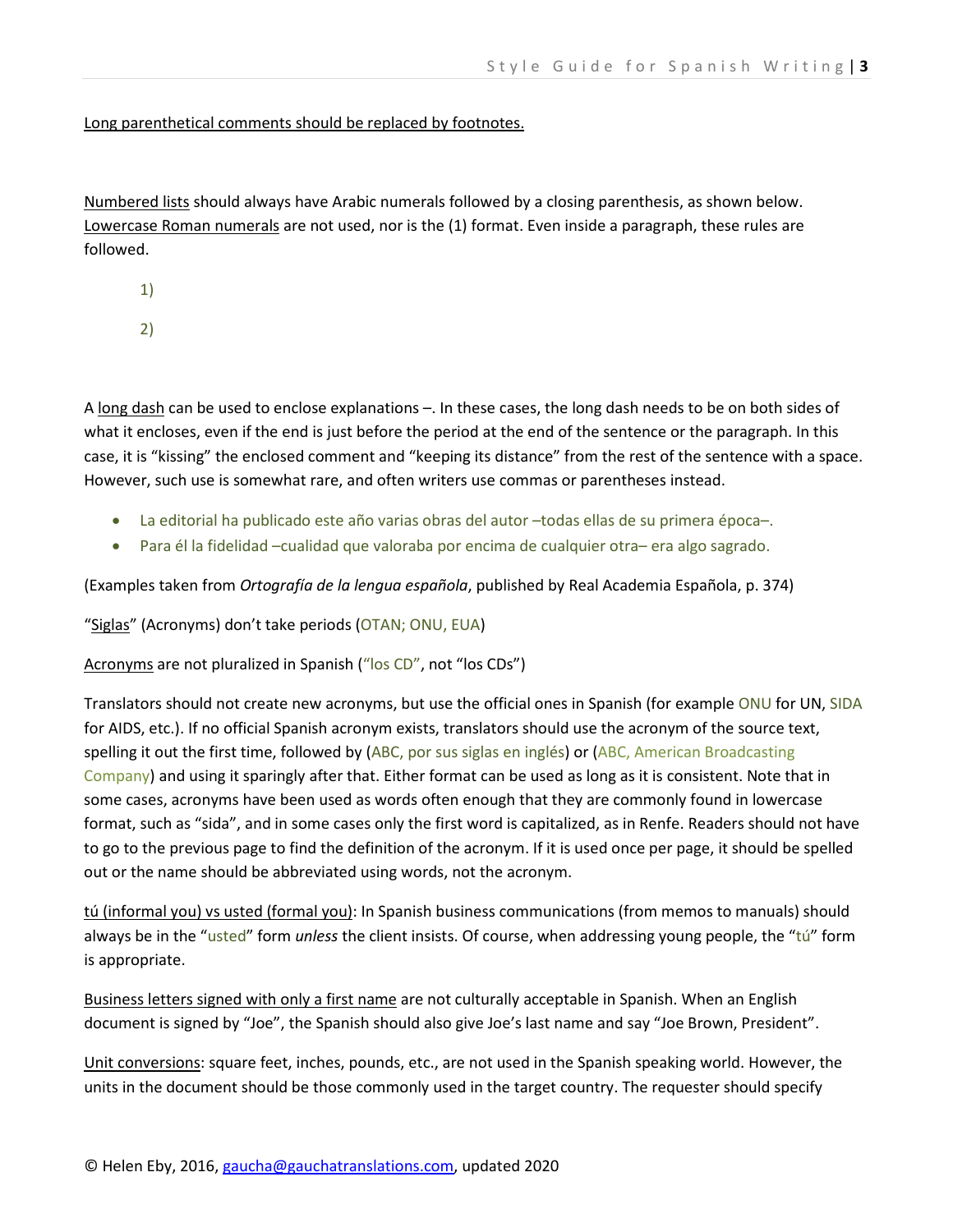whether unit conversions should be made. Any unit conversions should be done carefully, verifying the accuracy of the conversion. In technical documents, however, units of measurement should not be converted to avoid confusion. One acceptable alternative is putting the conversion between parentheses, as follows: 450 sq. ft (45 m<sup>2</sup>). In any event, the unit should always be stated immediately after the number because significant mistakes have been made in the science field because of lack of attention to unit conversion.

Gender neutrality: In Spanish, the masculine singular is the neutral case. Filling the text with "él o ella" makes for cumbersome reading. As a matter of fact, when referring to a group of men and women as "them", the Spanish is "ellos" (masculine plural).

Sex (male/female) refers to people, but nouns in Spanish have gender (the table is "la mesa", a glass of water is "el vaso", the president could be "el presidente" or "la presidente", etc.). The fact that a noun ends in the letter "a" does not necessarily mean that the article should be "la": "el pianista" could refer to a male pianist, for example, and "el mapa" is "the map."

Conversations: In Spanish, conversations are punctuated by a dash, not by quotation marks. Please note that in English we assume that the speaker continues to speak if there are no ending quotation marks. In Spanish, we assume the speaker changes from one dash to the next. If there is any ambiguity or change from this norm, the author will clarify it.

–¿Cómo estás? –dijo José–. [Note: no space between dash and spoken text, no space between dash and explanatory text]

–Muy bien, –dijo María– pero siéntate, por favor.

–¿Qué te trae por aquí? [José is assumed to be speaking.]

–Vengo a devolver un libro. [María is assumed to be speaking.]

–Bueno, me alegro de haberte visto acá en la biblioteca. Hasta la próxima.

–Nos vemos.

Numbers: N.° 1, or Núm. 1 are correct, but #1 is not Spanish.

Units of measurement don't take caps or periods (10 km, 5 cm, etc.)

MPH is OK because it is an English only unit. However,  $KPH$  doesn't exist. It would be  $km/h$ 

Prefixes are not independent units; therefore, they are used in three ways:

- attached to the word they precede: antiadherente, cuasidelito, exalcohólico, expresidente;
- with a dash separating the prefix from the main word only when the root word is capitalized (e.g. pre-Obama) or it is a number; and,
- separated only when they modify more than one word: ex relaciones públicas, anti pena de muerte, pro derechos humanos, vice primer ministro, super en forma.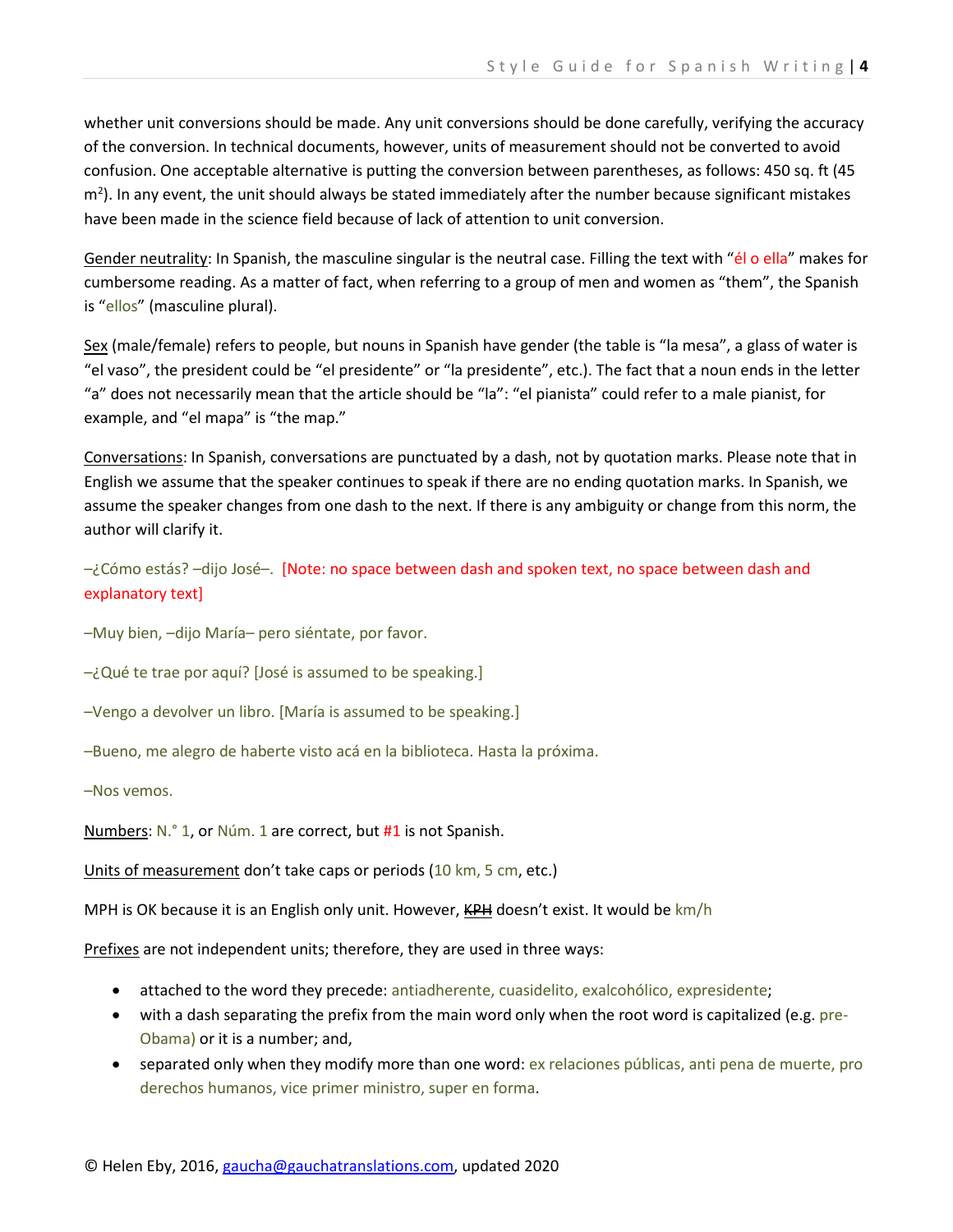### Periods and commas in numbers:

Half of Latin American countries use commas for thousands and periods for decimals, and the other half go the other way. The European Union is going with hard spaces. Any of these choices is acceptable as long as consistency is maintained through the document. However, when the document is written with a single target country in mind, the translator should make an effort to be consistent with the usage in that country.

Abbreviations should be easy to understand with no previous knowledge. They take accents, periods, and can be pluralized.

Days, months, seasons, job titles, languages, tribes, religions are not capitalized. The General Manager is "el gerente general". If the title is at the start of the line, only capitalize the first word (Gerente general de Operaciones). However, names of departments do take more than one capital letter (e.g. Recursos Humanos, Operaciones y Mantenimiento). NEVER capitalize articles or prepositions, though!

## Use *italics* for

- *names of titles of books, articles, etc.,*
- *foreign words*
- *invented words*
- *scientific names*

Bold type: avoid it as much as possible, as overuse makes reading difficult. However, bold type **can** be used to emphasize a word within a sentence, since capital letters and italics are not used for emphasis in Spanish.

To give multiple options, señores(as) is widely used in Mexico, but señores/as is used in other places (Spain and Argentina, at least).

DO NOT USE ALL CAPS. There are other ways to denote emphasis. A text in all caps is visually convoluted and hard to read. Capitalization for emphasis is not used in Spanish texts.

Paragraphs should have a left indent, except for the first paragraph. This applies to writing an article, a letter, or something of that type. When working on a PowerPoint, the rules change for the sake of space. Depending on the type of text, it may be important to maintain the same style as the source.

Names of institutions, laws, medications, etc.: Use the Spanish names when translating to English, and when the English source text is using material that has been translated from Spanish, use the original terminology from the source country. However, when translating the name of a law from English to Spanish and the name of the law is not commonly known in Spanish, give the name of the law in English in italics followed by a translation of its meaning in Spanish between parenthesis. Users will be searching for it by the English name, not the Spanish name, in any event.

The official Spanish names of many US government institutions can be found [on this page.](https://gobierno.usa.gov/)

Tenses: